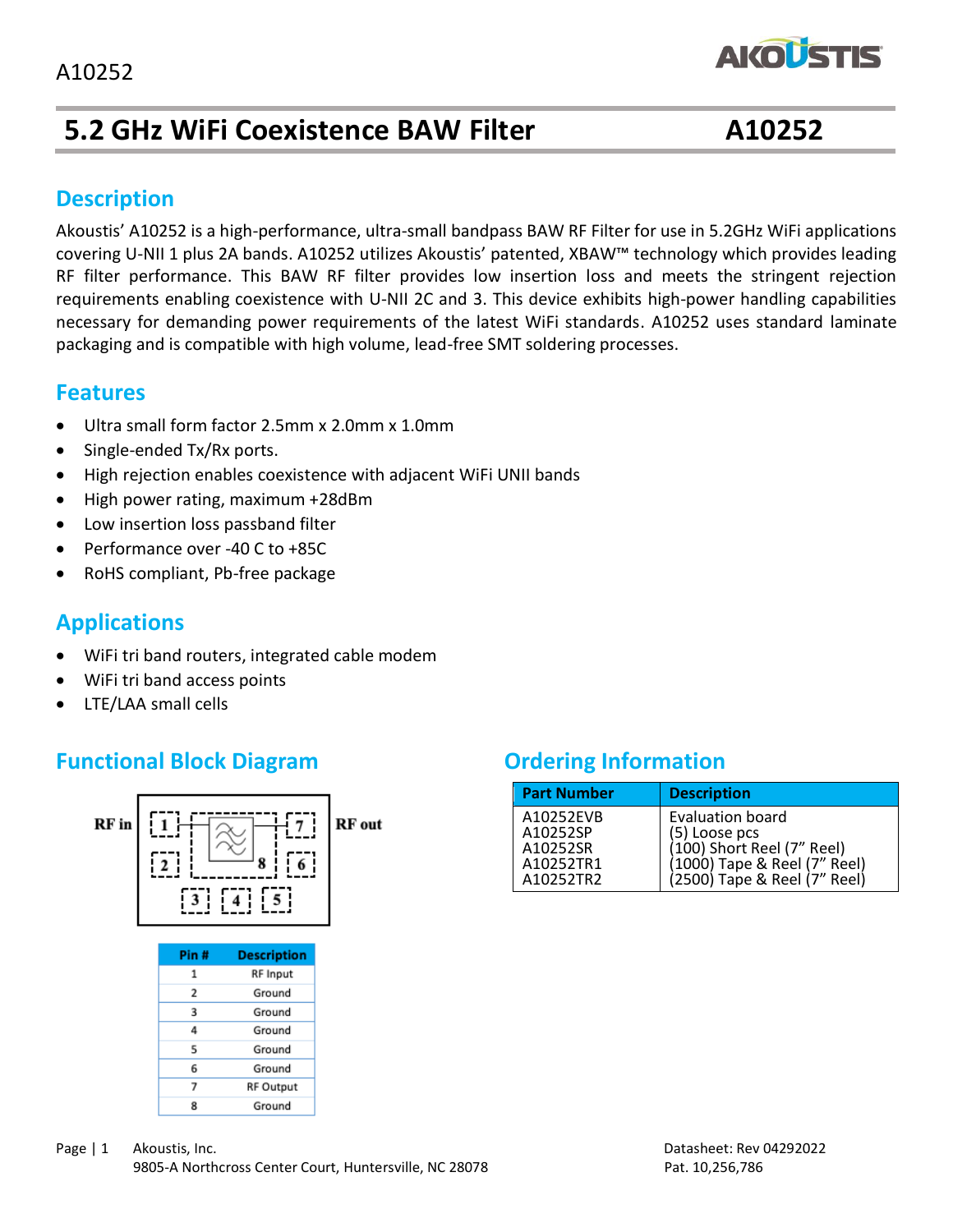

### **Absolute Maximum Ratings**

| <b>Parameter</b>           |                                                                  | <b>Rating</b>           |
|----------------------------|------------------------------------------------------------------|-------------------------|
| <b>Storage Temperature</b> |                                                                  | -40 to 125 $^{\circ}$ C |
| <b>Input Power</b>         | Signal: 802.11ax MCS10, 80 MHz, PAR 11dB<br>Temp: $85^{\circ}$ C | $+30$ dBm               |

A combination of AMR conditions may result in damage to the device.

## **Operating Parameters (Temp = -40°C to +85°C unless otherwise noted)**

| <b>Parameter</b>                            | <b>Conditions</b>                   | <b>Units</b> | Min. | Typ.        | Max. |
|---------------------------------------------|-------------------------------------|--------------|------|-------------|------|
| Passband                                    |                                     | <b>MHz</b>   | 5170 | 5250        | 5330 |
| <b>Insertion Loss</b>                       | $5170 - 5330$ MHz                   | dB           |      | $1.3^{(1)}$ | 2.0  |
| <b>Amplitude Variation</b>                  | $5170 - 5330$ MHz                   | dB           |      | 0.6         | 0.7  |
|                                             | $30 - 2700$ MHz                     | dB           | 35   | 36          |      |
| <b>Attenuation</b>                          | $3300 - 3700$ MHz                   | dB           | 37   | 38          |      |
|                                             | 5490 - 5835 MHz                     | dB           | 55   | 57          |      |
|                                             | $5945 - 6425$ MHz                   | dB           | 48   | 50          |      |
|                                             | $6525 - 7125$ MHz                   | dB           | 44   | 46          |      |
|                                             | 7500 - 11000 MHz                    | dB           | 30   | 32          |      |
| <b>Return Loss</b>                          | $5170 - 5330$ MHz                   |              | 12   | $20^{(1)}$  |      |
| <b>Load Impedance</b>                       |                                     | Ω            |      | 50          |      |
| <b>Power Handling</b>                       | 802.11ax MCS10, 80 MHz,<br>PAR 11dB | dBm          |      |             | 28   |
| 2 <sup>nd</sup> Harmonic                    | Po=28dBm $(25^{\circ}C)$            | dBm/MHz      |      | $-43$       |      |
| 3 <sup>rd</sup> Harmonic<br>Po=28dBm (25°C) |                                     | dBm/MHz      |      | $-91$       |      |

Note:

1. Averaged over specified frequency at room temperature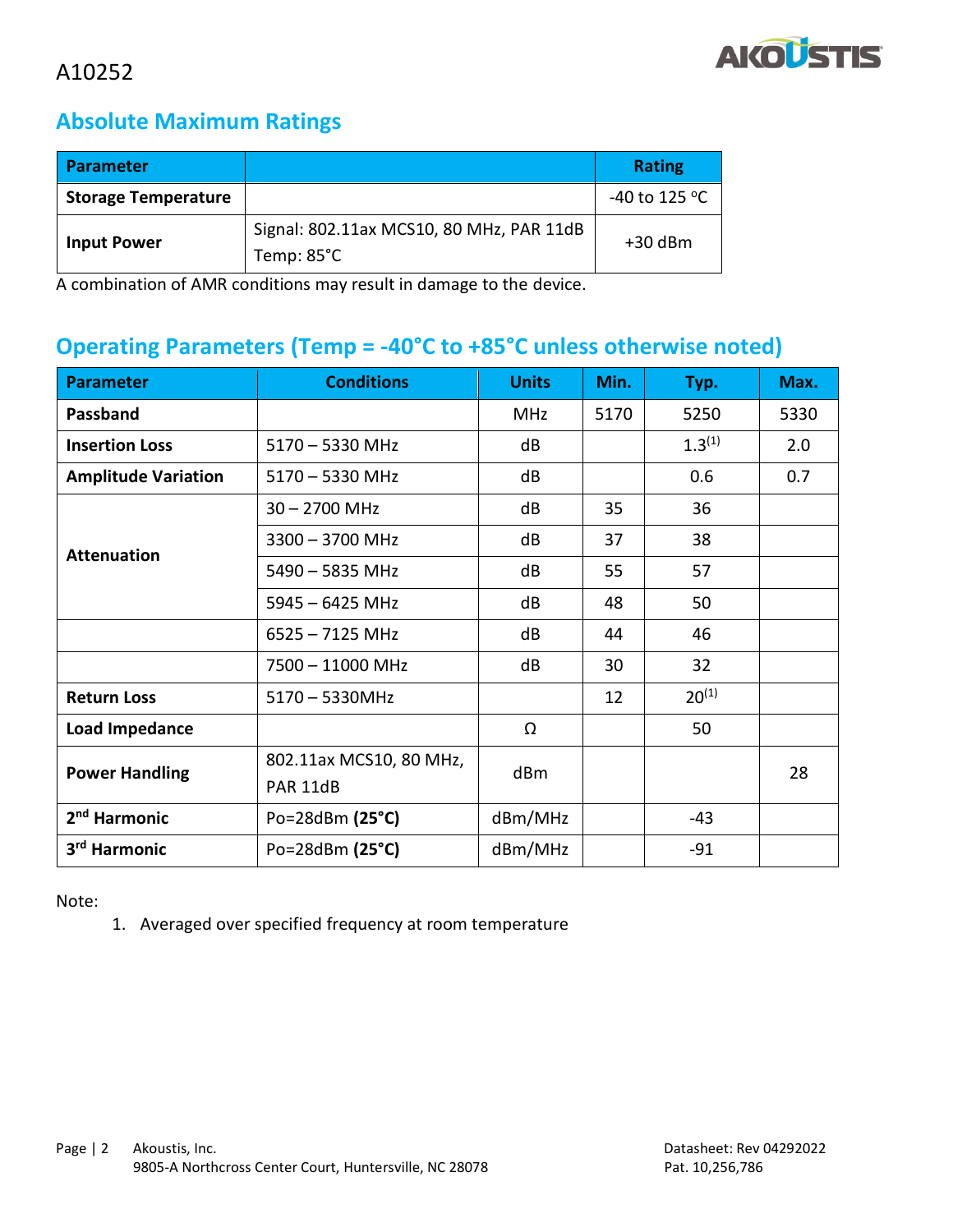

## **EVB Schematic & Layout**

| $\sim$ AA12520-412-A04-2-1<br>ő<br>$\bullet$<br>$\bullet$<br>$\circ$<br>$\bullet$<br>0000000000<br>$\begin{array}{c}\n\bullet\bullet\circ\circ\circ\circ\circ\circ\circ\\ \bullet\qquad\qquad\bullet\qquad\qquad\bullet\qquad\qquad\bullet\qquad\qquad\bullet\qquad\qquad\bullet\qquad\qquad\bullet\qquad\bullet\qquad\qquad\bullet\qquad\qquad\bullet\qquad\qquad\bullet\qquad\qquad\bullet\qquad\bullet\qquad\bullet\qquad\bullet\qquad\bullet\qquad\bullet\qquad\bullet\qquad\bullet\qquad\bullet\qquad\bullet\qquad\bullet\qquad\bullet\qquad\bullet\qquad\bullet\qquad\bullet\qquad\bullet\qquad\bullet\qquad\bullet\qquad\bullet\qquad\bullet\qquad\bullet\qquad\bullet$<br>.5M.<br>0721<br>000<br>000<br>.<br>$94V - 0$<br>$\bullet$<br>$0 0 0 0 0 0 0 0 0 0$<br>$0000000000$<br><b>RF Out 3</b><br>RF In <sup>'</sup> TTM 2<br>323693-01<br>š<br><b>AICOUSTIS</b><br>$^\circ$ | $L_1$<br>$\mathbf{RF}$ Input<br>ത്ത<br>$\circ$<br>吉 | $\equiv$<br>${\cal L}_2$<br>ത്ത<br>8<br>7<br>1<br>$\rm A10252$<br>$\boldsymbol{2}$<br>6<br>吉<br>3<br>5<br>4 | RF Output<br>-0 |
|---------------------------------------------------------------------------------------------------------------------------------------------------------------------------------------------------------------------------------------------------------------------------------------------------------------------------------------------------------------------------------------------------------------------------------------------------------------------------------------------------------------------------------------------------------------------------------------------------------------------------------------------------------------------------------------------------------------------------------------------------------------------------------------------------------------------------------------------------------------------------------------|-----------------------------------------------------|-------------------------------------------------------------------------------------------------------------|-----------------|
|                                                                                                                                                                                                                                                                                                                                                                                                                                                                                                                                                                                                                                                                                                                                                                                                                                                                                       |                                                     |                                                                                                             |                 |
| 80mil                                                                                                                                                                                                                                                                                                                                                                                                                                                                                                                                                                                                                                                                                                                                                                                                                                                                                 |                                                     | 80mil                                                                                                       |                 |
|                                                                                                                                                                                                                                                                                                                                                                                                                                                                                                                                                                                                                                                                                                                                                                                                                                                                                       |                                                     |                                                                                                             |                 |

Note:

- 1) Center ground pad vias 6mil diameter
- 2) RF ground vias 10mil diameter

### **Bill of Materials**

| <b>Reference Des.</b> | <b>Value</b> | <b>Description</b>                | <b>Manufacturer</b> | <b>Part Number</b>   |
|-----------------------|--------------|-----------------------------------|---------------------|----------------------|
| <b>PCB</b>            | N/A          | 4 layer                           | Multiple            | AA1 2520-412-A04-2-1 |
| U1                    | N/A          | 5.2GHz BAW Filter                 | Akoustis            | A10252               |
|                       | 1.4nH        | Chip inductor, 0201, ±0.05nH      | Murata              | LQP03HQ1N4W02        |
| L <sub>2</sub>        | 1.4nH        | Chip inductor, 0201, $\pm$ 0.05nH | Murata              | LQP03HQ1N4W02        |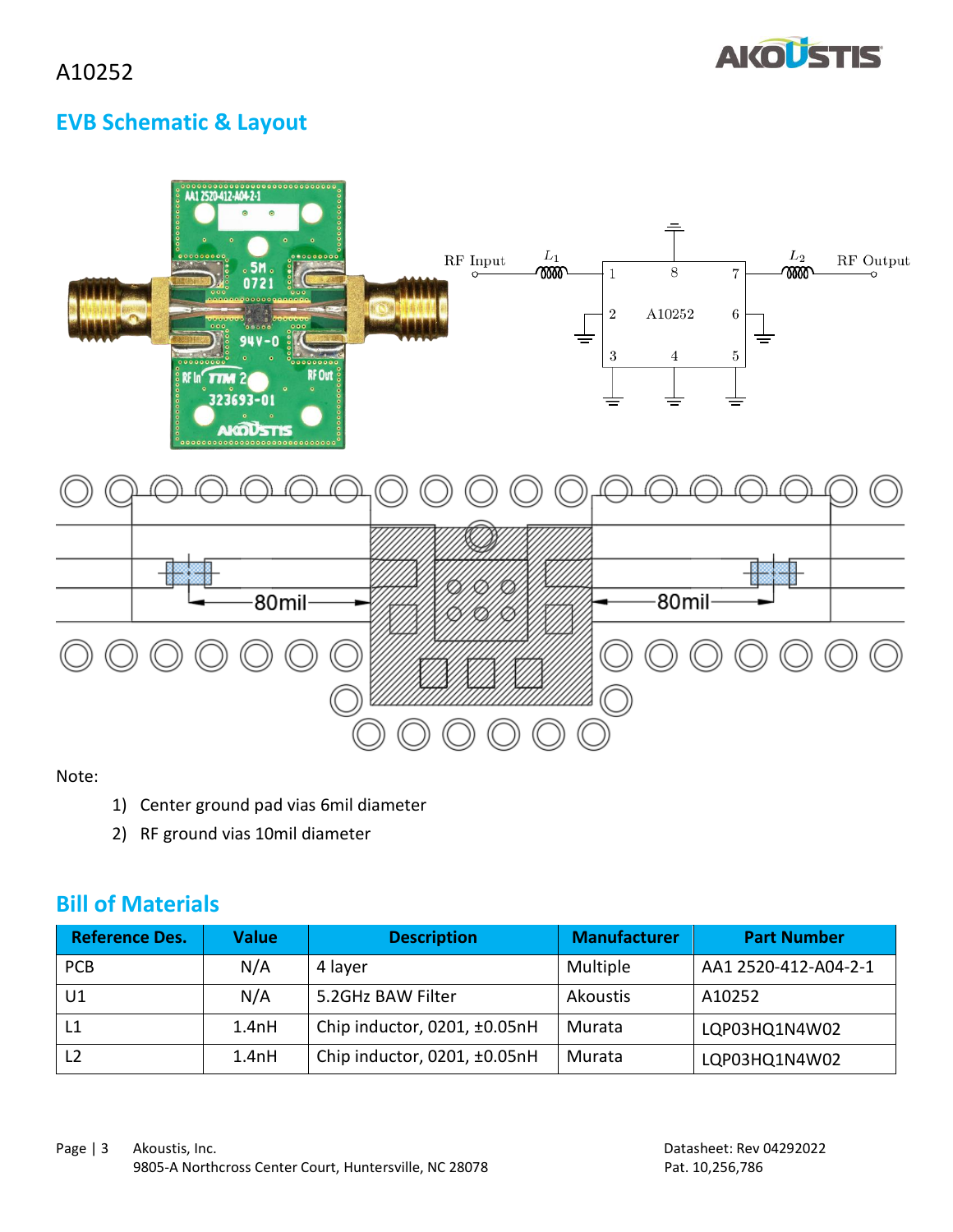### A10252



## **Performance Plots (Temp = 25°C unless otherwise noted)**

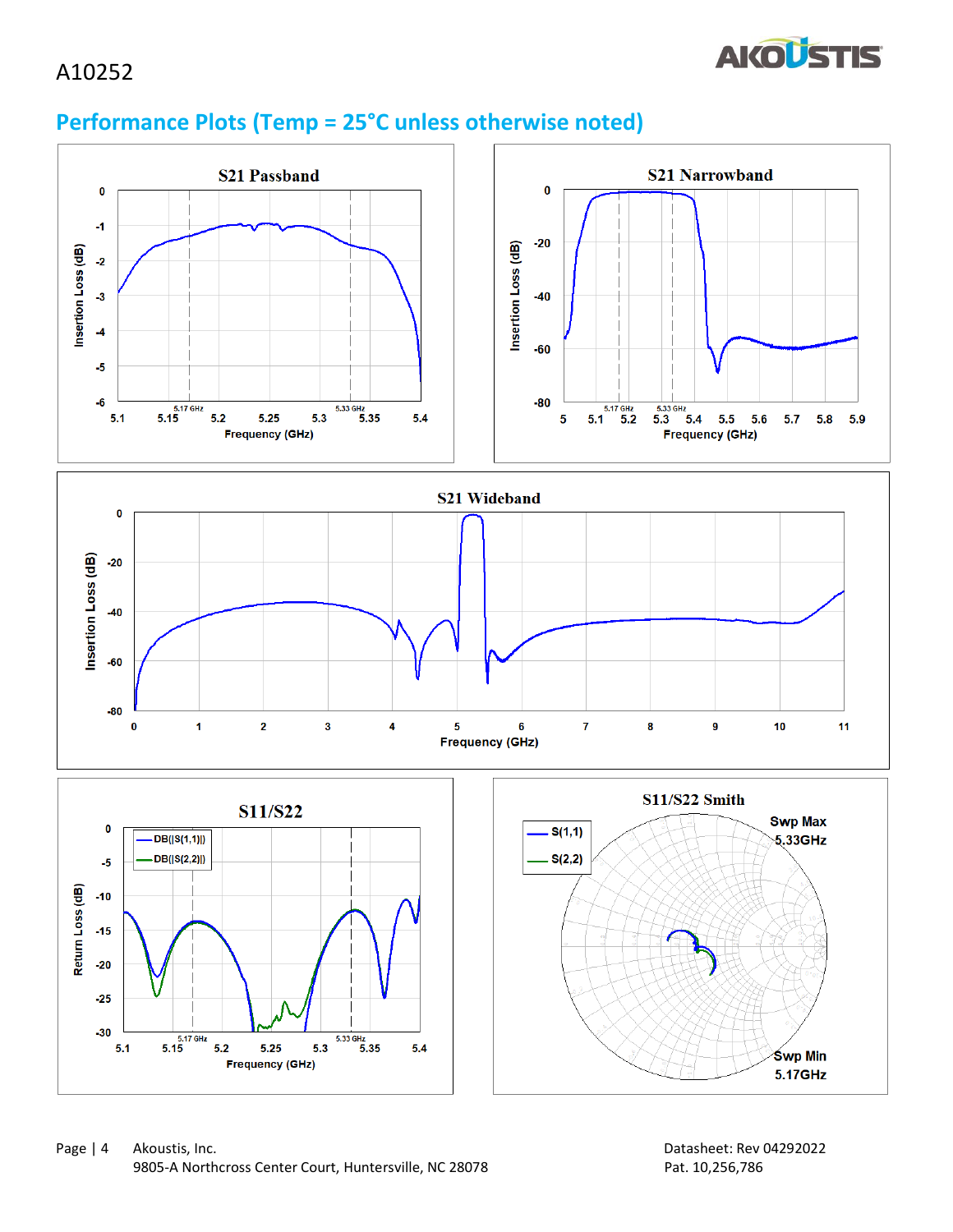### A10252



### **Package Outline Drawing**

- 
- 
- Notes:<br>- All Units are in mm unless otherwise stated<br>- General Tolerance:<br>Linear X.XXX = ±0.050mm<br>X.XX = ±0.10mm
	- -







DETAIL A<br>PAD<br>SCALE: 2x<br>3X THIS ROTATION<br>4X ROTATED 90°<br>PIN 1 CHAMFER 0.150 X 45°

NOTES: 1. Terminal Finish: Electroless Ni/Electroless Pd/Immersion Au

- **PCB Mounting Pattern**<br>
Notes:<br>
 All Units are in mm unless otherwise stated<br>
 General Tolerance:<br>
Linear X.XXX = ±0.050mm<br>
X.XX = ±0.10mm
	-

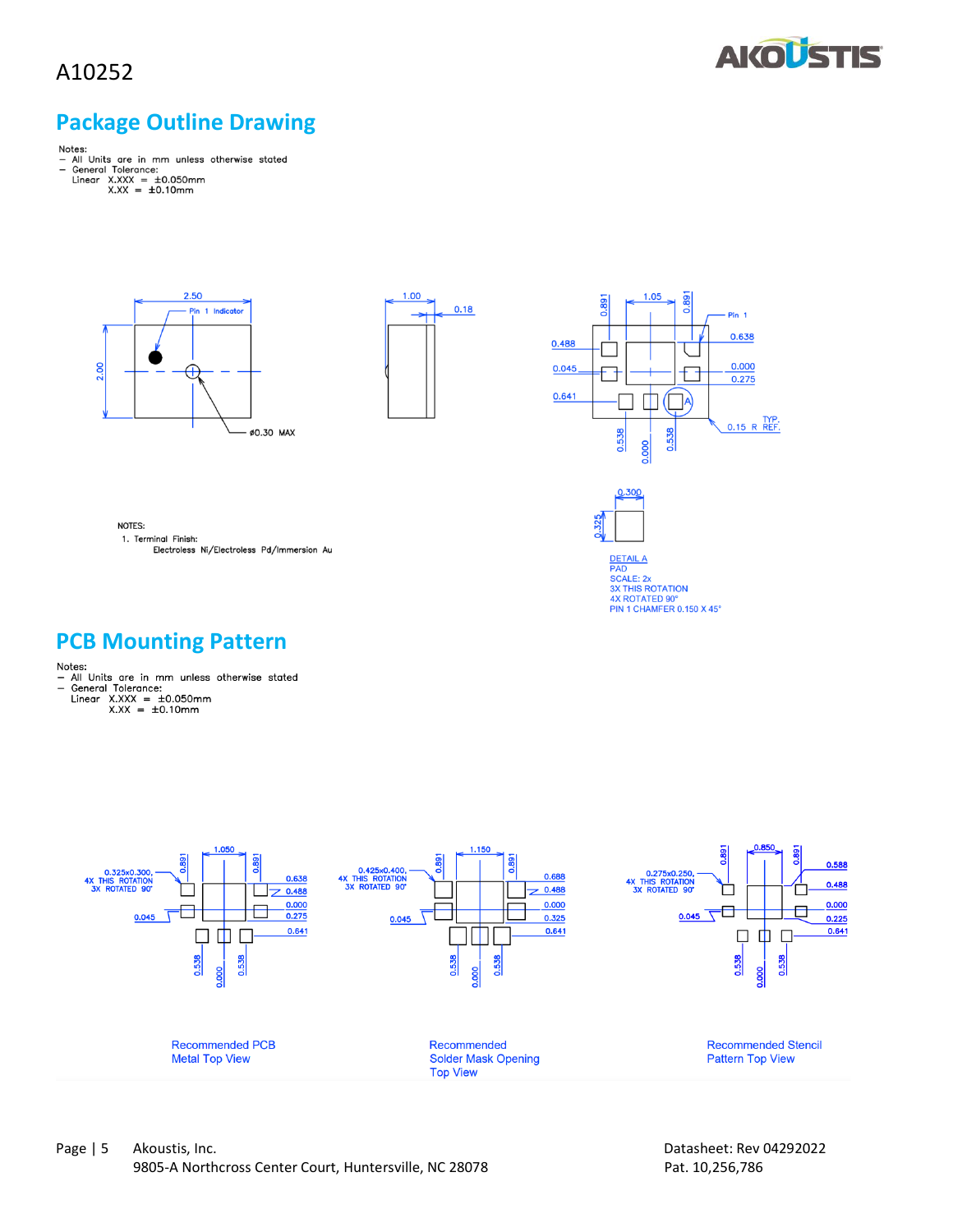

## **Typical Part Marking**



 $W1$ 

### **Reel Dimensions**



| <b>Reel Dimensiones</b> |                        |                   |                 |                        |                   |                       |
|-------------------------|------------------------|-------------------|-----------------|------------------------|-------------------|-----------------------|
|                         | Reel Size   Tape Width | А                 | в               |                        | D                 | W1 *measured at hub   |
|                         | 8 <sub>mm</sub>        | $180 + 0/-2.0$ mm | $2.0$ mm +/-0.5 | $13.0 + 0.5 / -0$ mm   | $60.0 +/- 2.0$ mm | $8.40 + 1.5 / -0$ mm  |
| 7 Inch                  | $12 \,\mathrm{mm}$     | 180 +0/-2.0 mm    | $2.0$ mm +/-0.5 | $13.0 + 0.5 / -0$ mm   | $60.0 +/- 2.0$ mm | $12.40 + 2.0 / -0$ mm |
|                         | $16 \, \mathrm{mm}$    | 180 +0/-2.0 mm    | $2.0$ mm +/-0.5 | $13.0 + 0.5 / -0$ mm   | $60.0 +/- 2.0$ mm | $16.40 + 2.0 / -0$ mm |
|                         | 8 <sub>mm</sub>        | $330 +/- 2.0$ mm  | $2.0$ mm +/-0.5 | $13.0 + 0.5 / -0.2$ mm | $102 +/- 2.0$ mm  | $8.8 + 2.0 / -0$ mm   |
| 13 Inch                 | 12 mm                  | $330+/- 2.0$ mm   | $2.0$ mm +/-0.5 | $13.0 + 0.5 / -0.2$ mm | $102 +/- 2.0$ mm  | $12.8 + 2.0 / -0$ mm  |
|                         | 16 mm                  | $330 +/- 2.0$ mm  | $2.0$ mm +/-0.5 | $13.0 + 0.5 / -0.2$ mm | $102 +/- 2.0$ mm  | $16.8 + 2.0 / -0$ mm  |

Note: 7 Inch Reel Only Has One Opening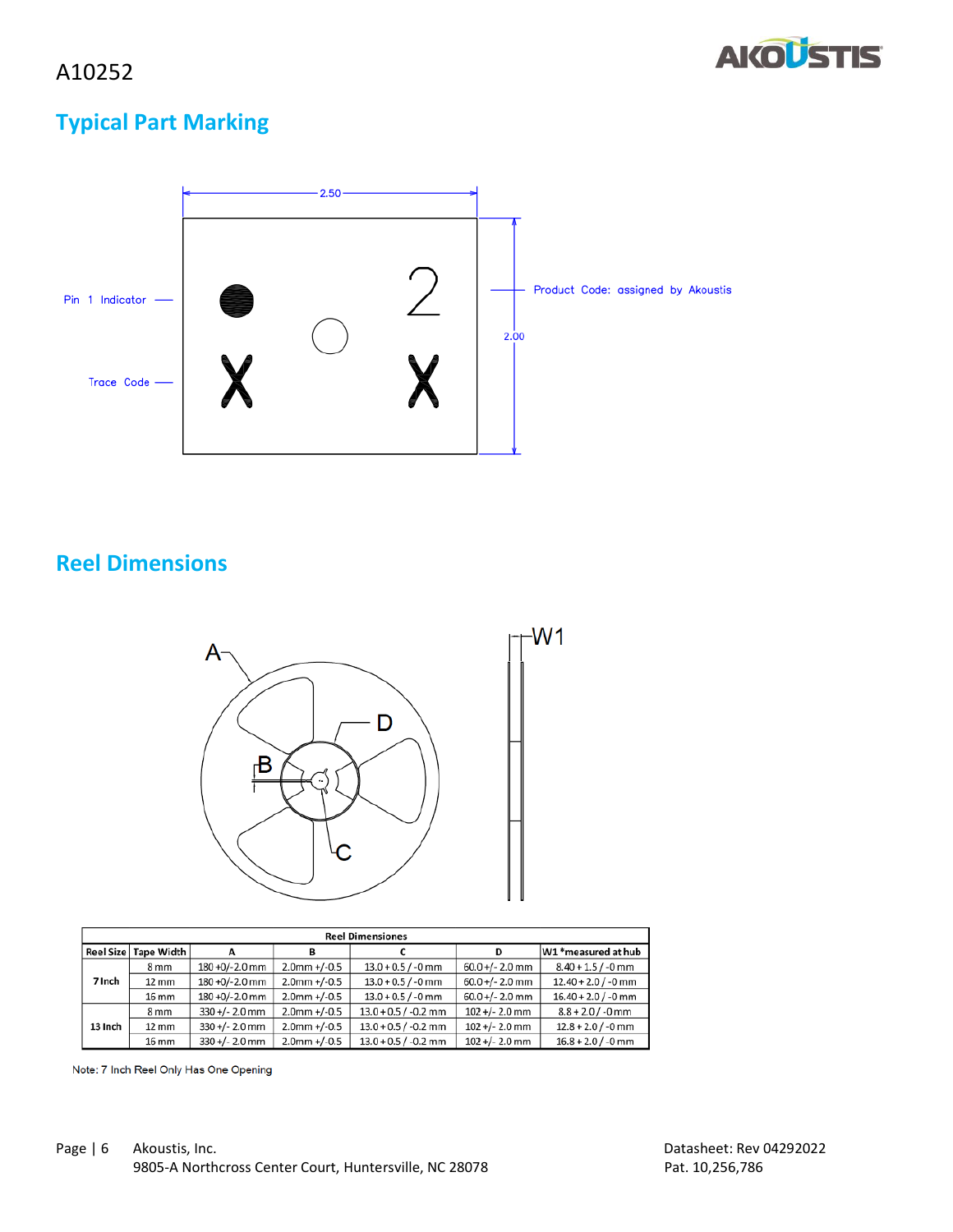

### A10252

## **Tape Dimension**



### **Recommended Solder Profile**

### Parameter

### Eutectic Sn/Pb

### Pb Free

| Max Ramp Up Rate                  | 6 Deg C/S   |
|-----------------------------------|-------------|
| Soak Temp Time Ts(min) - Ts (max) | $135 - 155$ |
| Max Soak Time Ts                  | 2 minutes   |
| Liquidous Temp TL                 | 183 Deg C   |
| Max Time Above TL                 | 150 Secon   |
| Max Peak Temperature TP           | 225 Deg C   |
| Max Time at Peak TP               | 30 Second   |
| Max Ramp Down Rate                | 10 Deg C/3  |

iecond<br>Deg C -<br>nds ds<br>(Second 6 Deg C/Second<br>150-200 Deg C<br>3 minutes<br>220 Deg C<br>150 Seconds<br>260 Deg C<br>30 Seconds<br>10 Deg C/Second